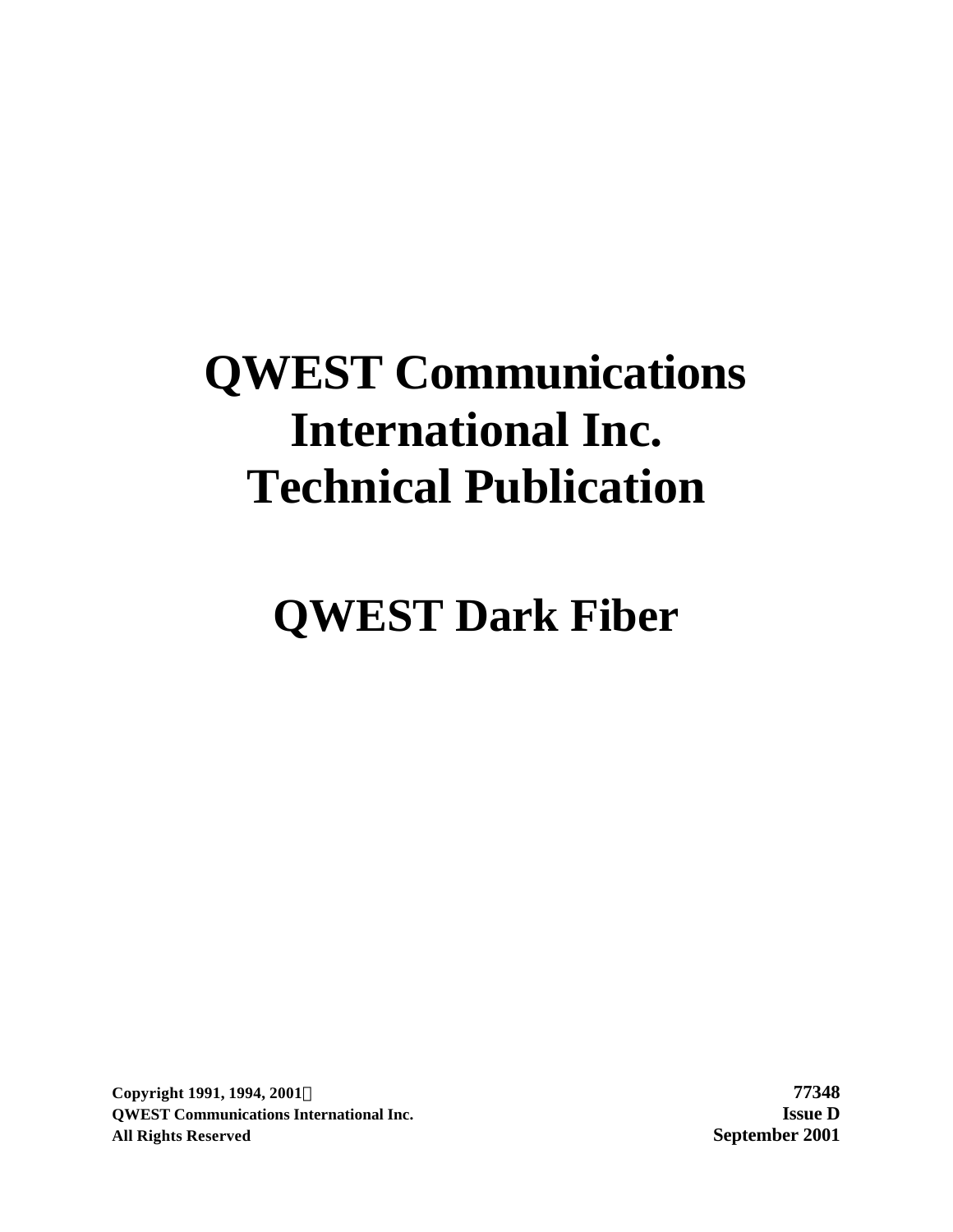#### **NOTICE**

This document describes QWEST Dark Fiber offered by QWEST Communications International Inc. It covers distinguishing service features, technical specifications, and defines valid interfaces.

This publication is being reissued at this time to revise the Description information in Chapter 2, paragraph 2.2, and the configuration in Chapter 3, Exhibit 3-1. It also reflects new formatting.

QWEST Communications International Inc. reserves the right to revise this document for any reason, including but not limited to, conformity with standards promulgated by various governmental or regulatory agencies; utilization of advances in the state of the technical arts; or to reflect changes in the design of equipment, techniques, or procedures described or referred to herein.

Liability to anyone arising out of use or reliance upon any information set forth herein is expressly disclaimed, and no representation or warranties, expressed or implied, are made with respect to the accuracy or utility of any information set forth herein.

This document is not to be construed as a suggestion to any manufacturer to modify or change any of its products, nor does this publication represent any commitment by QWEST Communications International Inc. to purchase any specific products. Further, conformance to this publication does not constitute a guarantee of a given supplier's equipment and/or its associated documentation.

Future issues of Technical Publication 77348 will be announced to the industry at least 45 days prior to the issuance date. This notice, which will come through our standard customer notification channels, will allow the customer time to comment on the proposed revisions.

Ordering information for QWEST Technical Publications can be obtained from the Reference Section of this document.

If further information is required or if you have comments concerning this publication, please contact or submit your written comment(s) to:

> QWEST Communications International Inc. Manager – New Services Planning 700 W. Mineral Ave. MN-F15.15 Littleton, CO 80120 (303) 707-7107 (303) 707-9497 Fax # E-mail: jhsmit2@qwest.com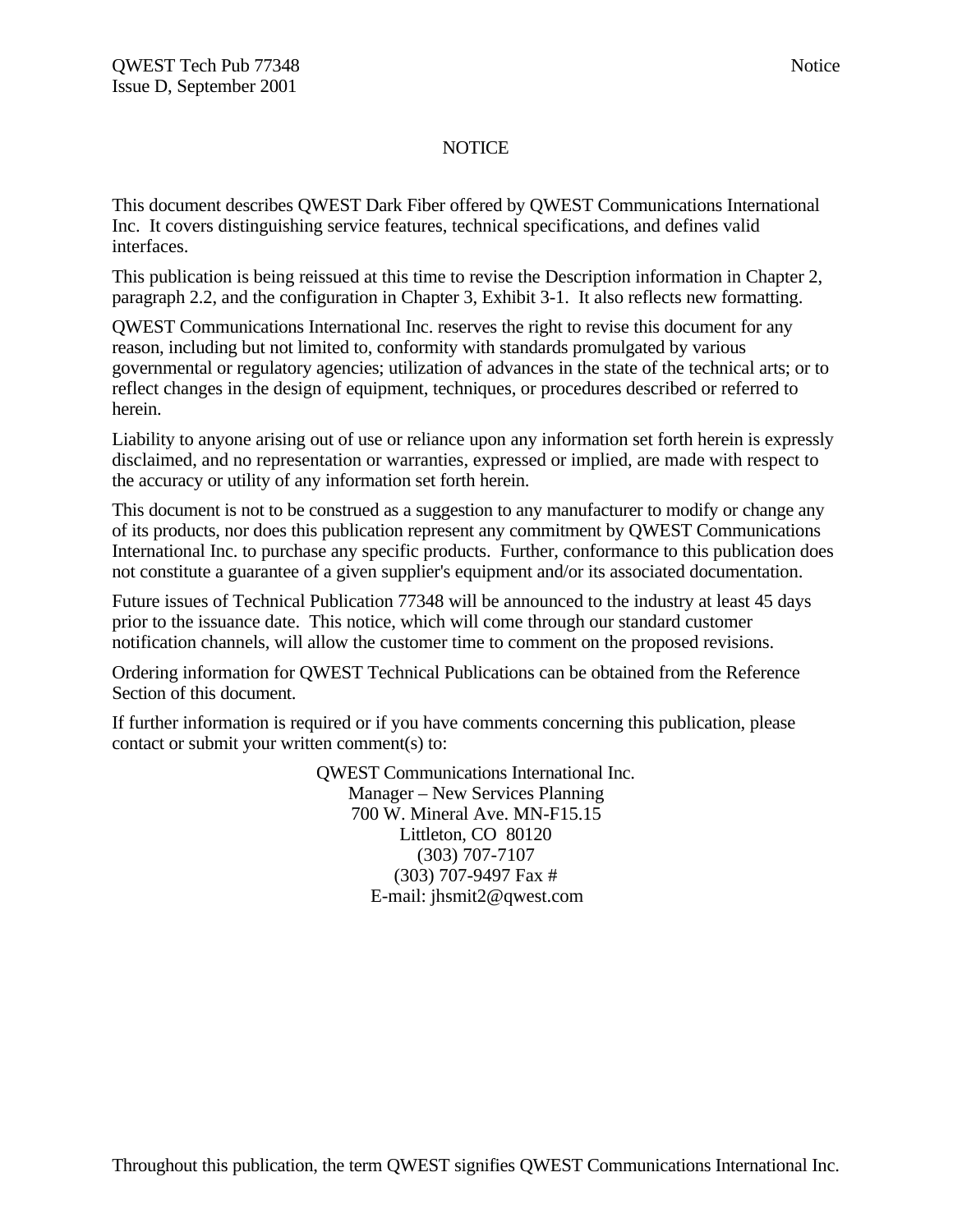#### COMMENTS on PUB 77348

#### PLEASE TEAR OUT AND SEND YOUR COMMENTS/SUGGESTIONS TO:

QWEST Corporation Manager – New Services Planning 700 W. Mineral Ave. MN-F15.15 Littleton, CO 80120 (303) 707-7107 (303) 707-9497 Fax # E-mail: jhsmit2@qwest.com

Information from you helps us to improve our Publications. Please take a few moments to answer the following questions and return to the above address.

| Was this Publication valuable to you in understanding  |        |      |
|--------------------------------------------------------|--------|------|
| The technical parameters of our service?               | YES    | NO - |
| Was the information accurate and up-to-date?           | YES    | NO   |
| Was the information easily understood?                 | YES NO |      |
| Were the contents logically sequenced?                 | YES NO |      |
| Were the tables and figures understandable and helpful | YES NO |      |
| Were the pages legible?                                | YES.   | NO.  |

If you answered NO to any of the questions and/or if you have any other comments or suggestions, please explain:

\_\_\_\_\_\_\_\_\_\_\_\_\_\_\_\_\_\_\_\_\_\_\_\_\_\_\_\_\_\_\_\_\_\_\_\_\_\_\_\_\_\_\_\_\_\_\_\_\_\_\_\_\_\_\_\_\_\_\_\_\_\_\_\_\_\_\_\_\_\_\_\_\_\_

| (Attach additional sheet, if necessary) |
|-----------------------------------------|
|                                         |
|                                         |
|                                         |
|                                         |
|                                         |
|                                         |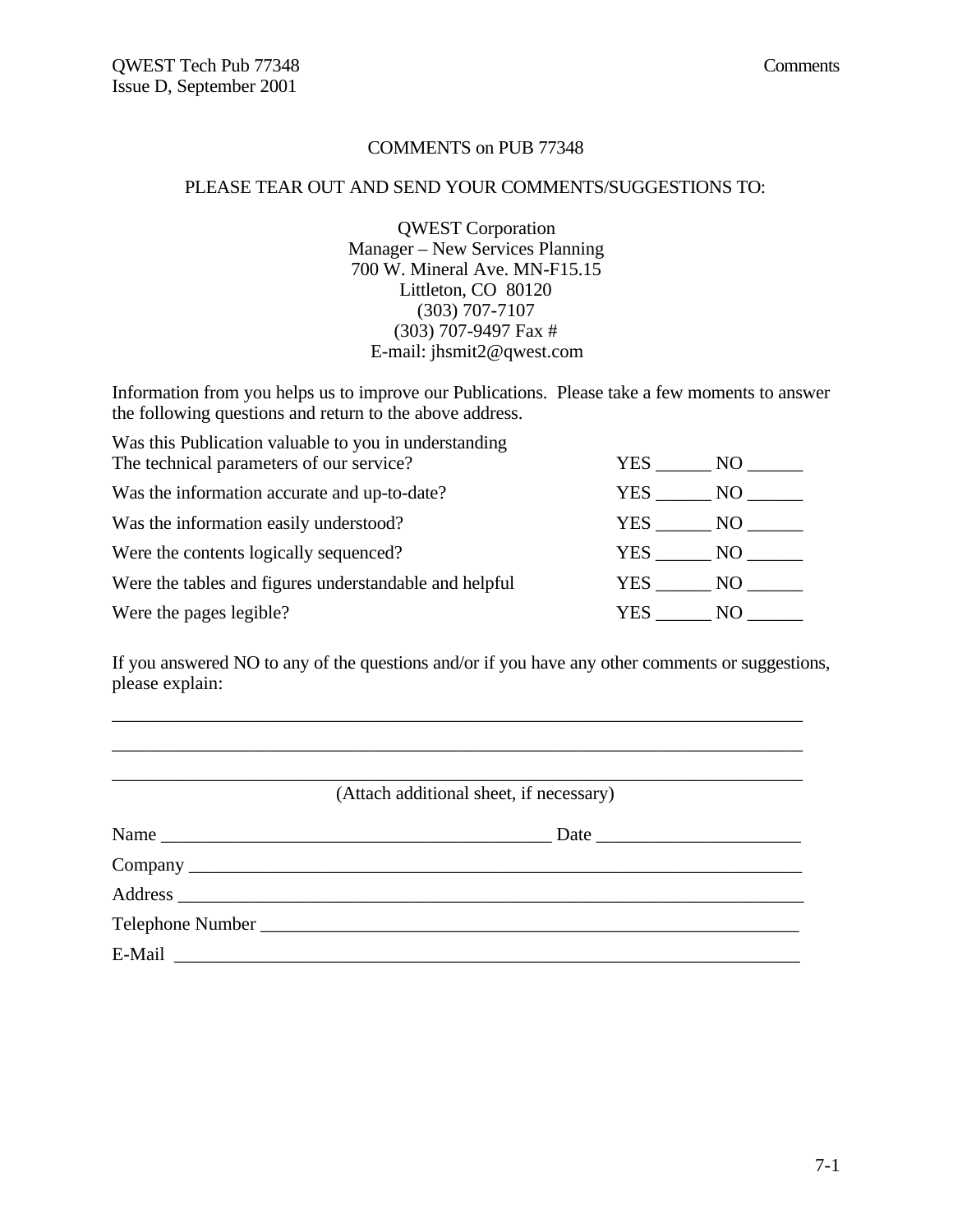# **Chapter and Section**

# Page

| 1.               |     |  |
|------------------|-----|--|
|                  | 1.1 |  |
|                  | 1.2 |  |
|                  | 1.3 |  |
| 2.               |     |  |
|                  | 2.1 |  |
|                  | 2.2 |  |
|                  | 2.3 |  |
|                  | 2.4 |  |
|                  | 2.5 |  |
| 3.               |     |  |
|                  | 3.1 |  |
|                  | 3.2 |  |
|                  | 3.3 |  |
| $\overline{4}$ . |     |  |
|                  | 4.1 |  |
| 5.               |     |  |
|                  | 5.1 |  |
|                  | 5.2 |  |
| 6.               |     |  |
|                  | 6.1 |  |
| 7.               |     |  |
|                  | 7.1 |  |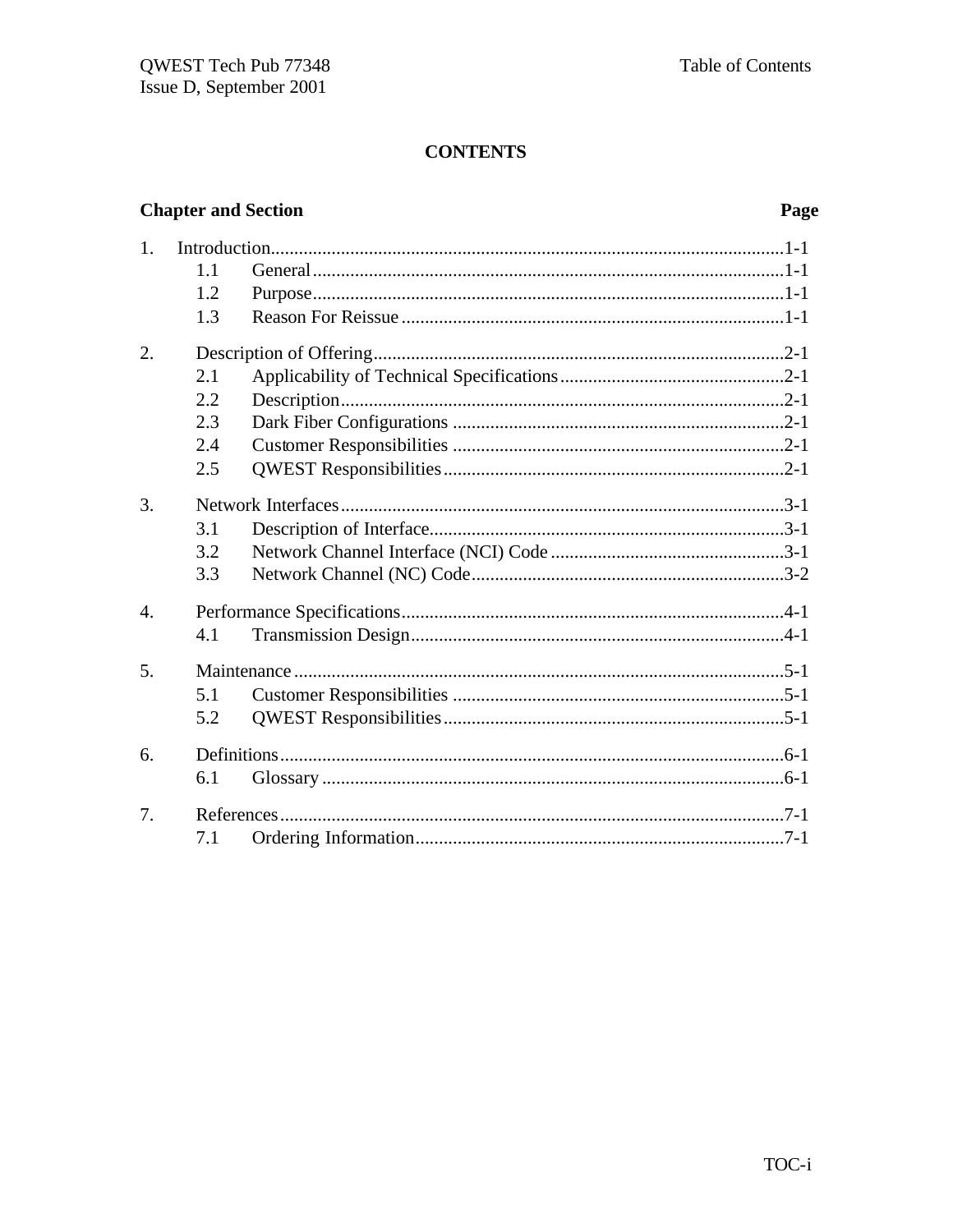# **Chapter and Section**

 $\overline{1}$ .

# Page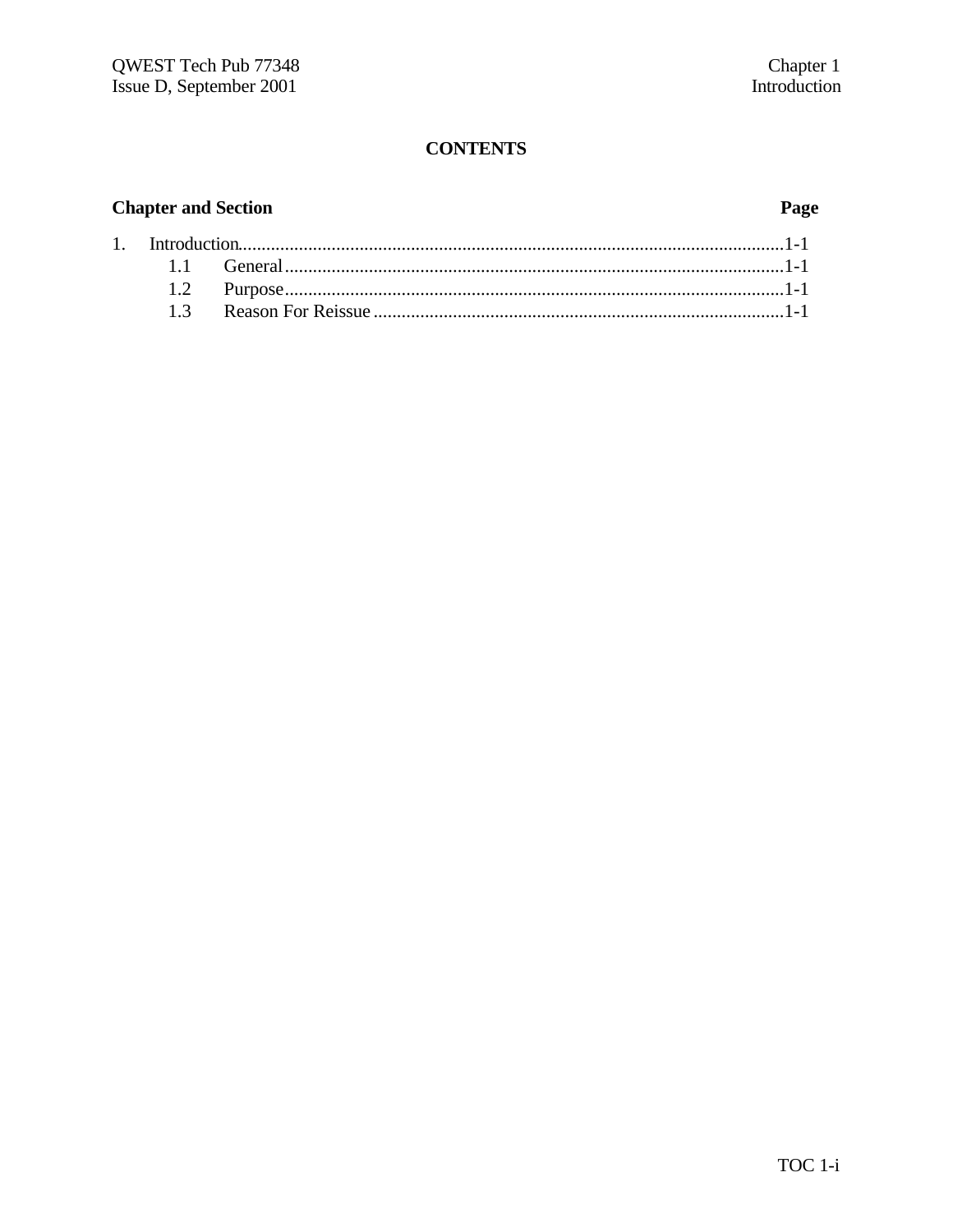#### **1. Introduction**

#### **1.1 General**

This document describes QWEST Dark Fiber offered by QWEST. It covers distinguishing service features, technical specifications, and defines valid interfaces.

This publication is being reissued at this time to revise the Description information in Chapter 2, paragraph 2.2, and the configuration in Chapter 3, Exhibit 1. It also reflects new formatting.

#### **1.2 Purpose**

The purpose of this document is to describe QWEST Dark Fiber appropriate for the majority of applications. Sufficient technical detail is furnished to allow a customer, such as an Interexchange Carrier or End-User, to determine if available dark fiber is suitable for use in an end-to-end configuration. It is not the intent of this document to provide specific ordering information, but to describe the technical features of this offering.

#### **1.3 Reason For Reissue**

To show QWEST Communications International Inc. as the owner of this publication and the one to contact concerning the content.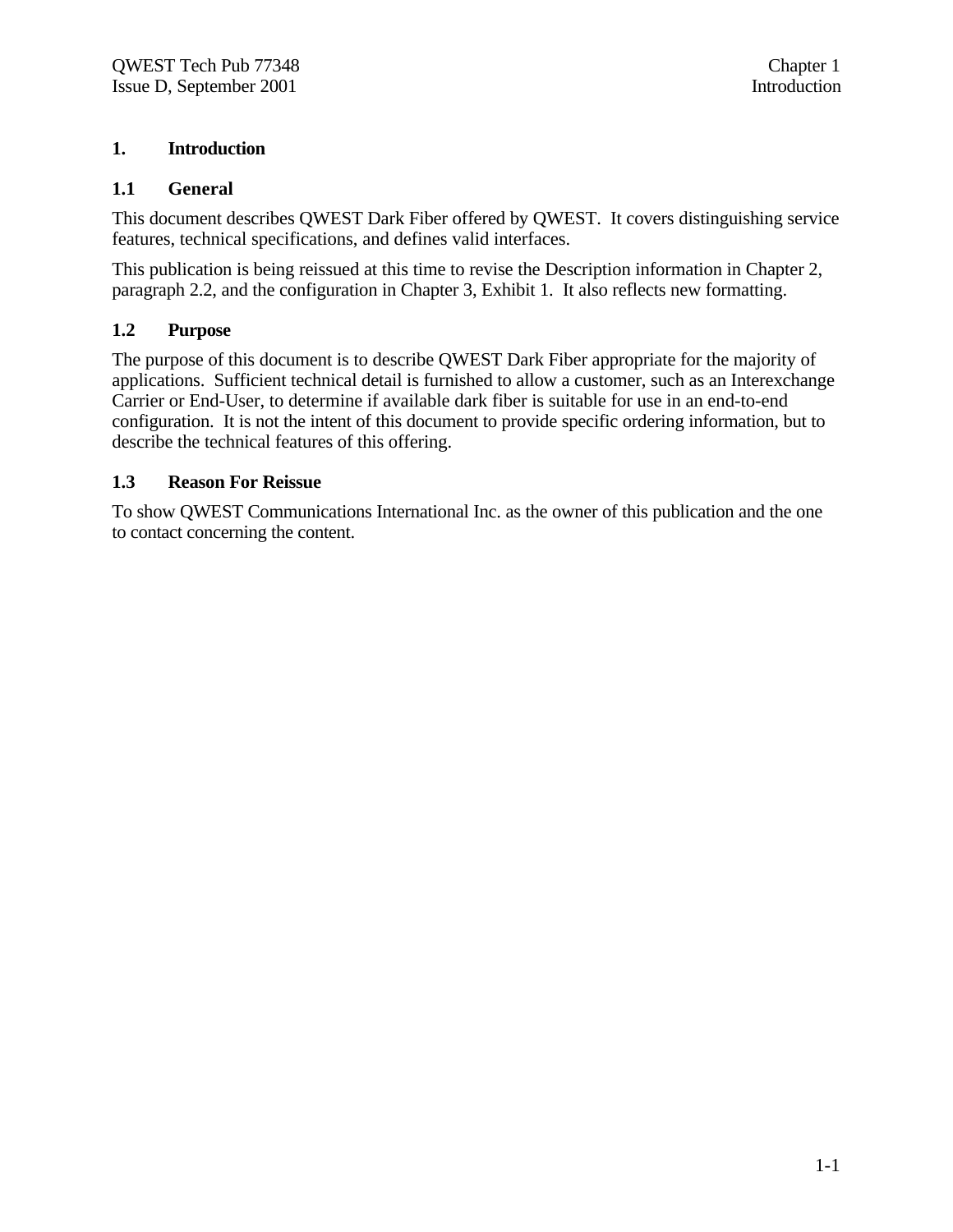| 2. |  |  |
|----|--|--|
|    |  |  |
|    |  |  |
|    |  |  |
|    |  |  |
|    |  |  |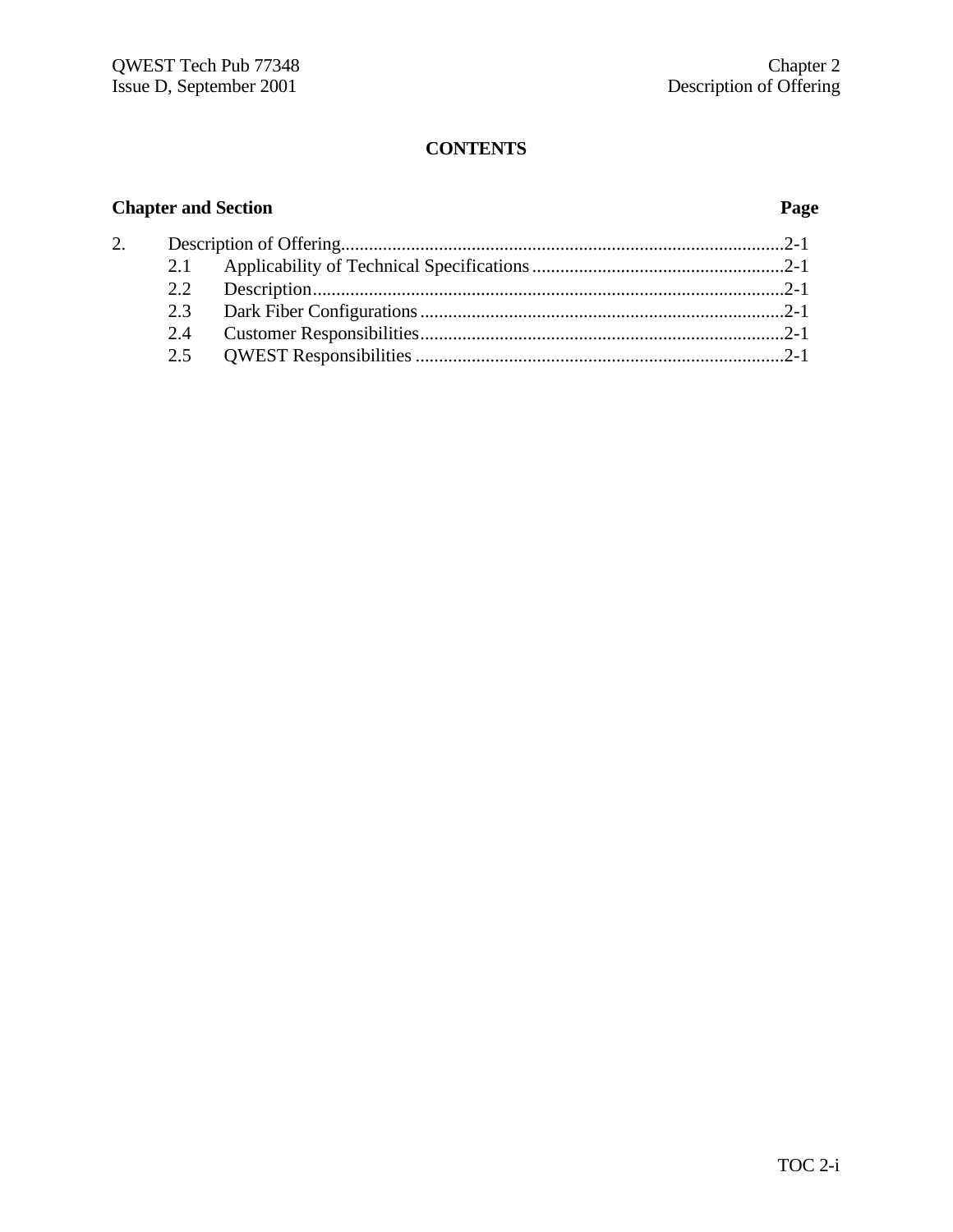## **2. Description of Offering**

### **2.1 Applicability of Technical Specifications**

The technical specifications presented in this document are applicable to QWEST Dark Fiber only. It does not attempt to describe the various types of transmission equipment, which could be used as a transport facility on this medium.

### **2.2 Description**

Dark Fiber is composed of single mode or multi-mode optical fiber cable between customer designated premises, on which no regenerating or terminating optical or electronic equipment is provided by QWEST. The customer will provide the terminating equipment, which is required to convert the Dark Fiber into a usable path for communications transport.

The minimum number of fibers provided between customer's designated locations is two.

The maximum distance between customer designated locations will be dependent upon the operating line speed of the customer's transmission equipment and the end-to-end link loss budget of the fiber optic facilities. Each Dark Fiber facility will need to be custom designed by the QWEST Transmission Engineering Department.

QWEST will not place automatic or manual protection switching equipment on the Dark Fibers to protect against service interruptions. The customer is responsible for providing this equipment if they desire this protection.

QWEST will not provide any type of alarm surveillance or performance monitoring on Dark Fiber facilities.

### **2.3 Dark Fiber Configurations**

QWEST will utilize spare capacity in existing fiber optic cables whenever possible. New facilities will be built only when spare capacity is unavailable. All Dark Fiber facilities will route through a QWEST Wire Center. This configuration is shown in Exhibit 2-1.

### **2.4 Customer Responsibilities**

The customer will provide the addresses of their designated locations to the QWEST Transmission Engineering Department prior to placing an order for Dark Fiber.

## **2.5 QWEST Responsibilities**

The QWEST Transmission Engineering department will provide the customer calculated attenuation characteristics for the A to Z connection between the customers designated locations, along with a budget requirement for connectors in the network and at the network interface. This information will then be presented to the customer for review. After reviewing, if the customer determines Dark Fiber is viable for their application, an order can be placed.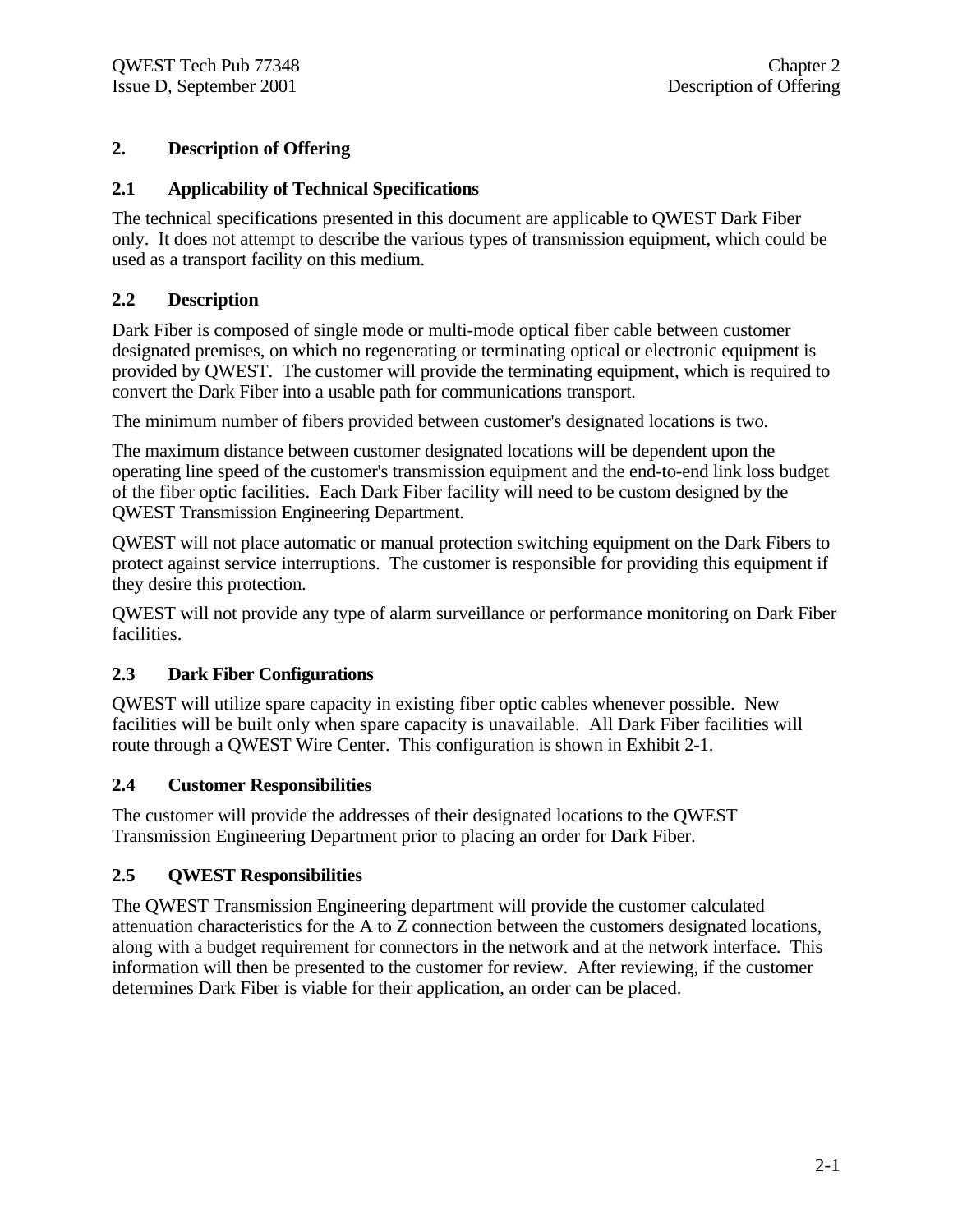

**Exhibit 2-1:** Dark Fiber Configuration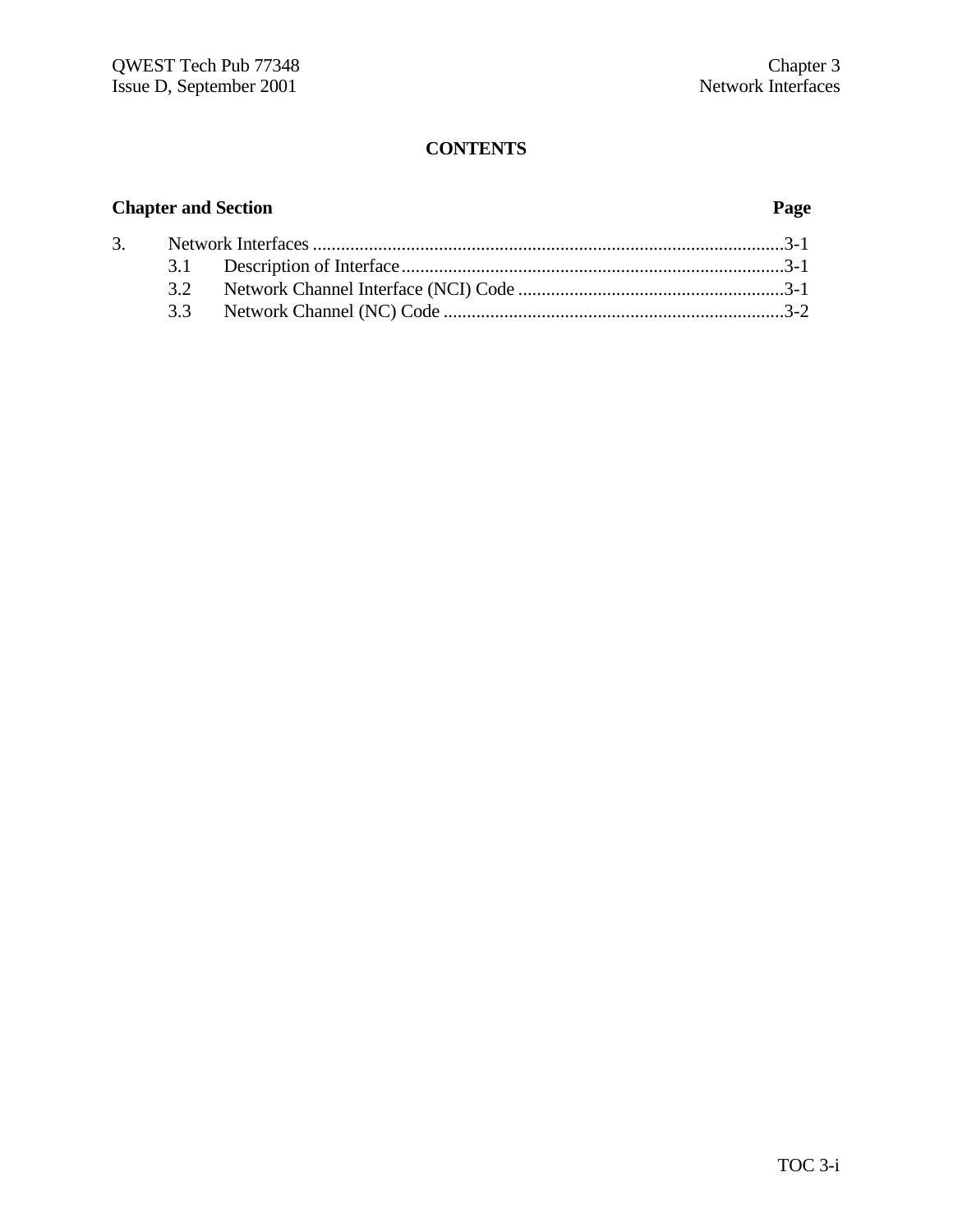#### **3. Network Interfaces**

#### **3.1 Description of Interface**

The Network Interface will be at a QWEST provided Fiber Distribution Panel at the customer's location. The fiber optic cable will be terminated in fiber optic connectors by QWEST.

When new construction is required to terminate Dark Fiber in a customer's location, the type of connectors to be used will be jointly agreed upon by the customer's and QWEST Transmission Engineers.

If there is an existing fiber optic cable terminated in a customer's location that meets the transmission design requirements, the existing fiber optic connectors will be used. QWEST will not reterminate existing fiber optic cable.

The type of fiber optic connectors required in QWEST Central Offices will be determined by QWEST Transmission Engineers.

The customer will provide the fiber optic patch cords to connect their equipment to the Network Interface.

When the customer's designated location is in a multi-tenant building, the Network Interface will be in a Fiber Distribution Panel separate from the Main Point of Presence (MPOP) as shown in Exhibit 1 in order to ensure network security. QWEST will cross-connect the Dark Fibers from the front of the optical connectors in the MPOP to the rear of the optical connectors in the network interface. Both parties will only have access to their half of the Network Interface.

If the customer owns the building and is the sole tenant the Network Interface will be at the MPOP as shown in Exhibit 3-2.

#### **3.2 Network Channel Interface (NCI) Code**

The interface with the QWEST Network is described by an interface code for each End-User termination. The interface codes must be specified by the customer when ordering QWEST Dark Fiber.

The Network Channel Interface (NCI) Code identifies interface characteristics at the customer's Point Of Termination (POT). The NCI code provides the means to ensure compatibility between the network channel being used and the customer's POT. The NCI code is a ten-character code that consists of five data elements:

- Total Number of Conductors (character positions 1 and 2) is a two-character numeric code that represents the total number of physical conductors required at the interface.
- Protocol (character positions 3 and 4) is a two-character alpha code that defines requirements for the interface regarding signaling/transmission.
- Impedance (character position 5) is a one-character alpha or numeric code representing the nominal reference impedance that will terminate the channel for the purpose of evaluating transmission performance.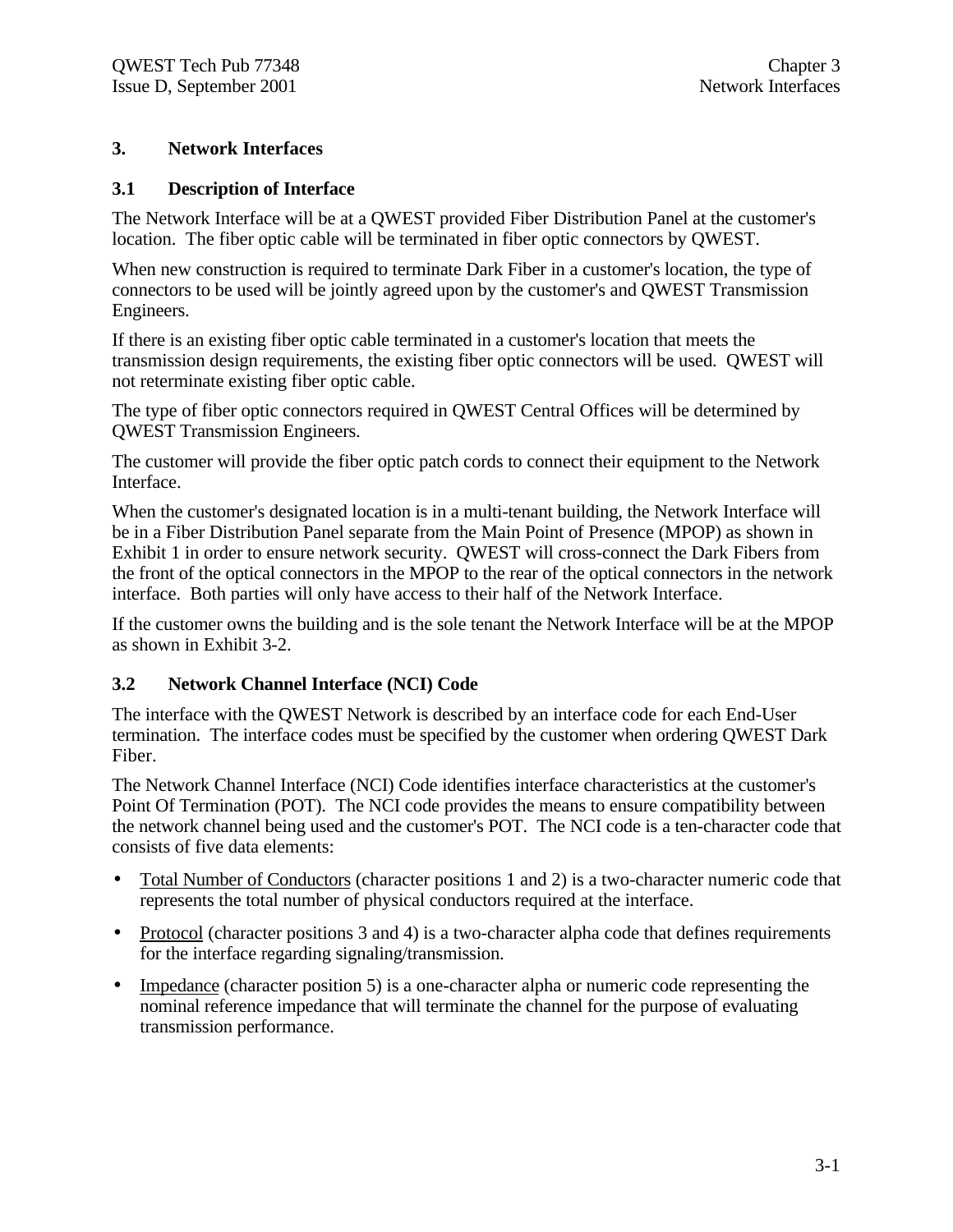- Protocol Options (character positions  $6 8$ ) is a one to three-character numeric/alphanumeric code that describes additional restrictions, such as bandwidth or resistance on the protocol to be used.
- Transmission Level Point(s) (character positions 9 and 10) is an assigned one or twocharacter alpha code corresponding to a value for the transmission level point(s) from either the Local Exchange Carrier or customer end. These are optionally assigned characters and may not be applicable in all cases.

The compatible NCI code for QWEST Dark Fiber is shown in Table 3-1.

| <b>Compatible NCI Code Combinations</b> |               |  |
|-----------------------------------------|---------------|--|
| NCI                                     | <b>SECNCI</b> |  |
| $01$ FCF.X                              | 01FCF.X       |  |

#### **Table 3-1:** Compatible NCI Code Combinations

Definitions of NCI Code Components:

- $01 = 1$  Conductor
- FC = Fiber Optic Interface
- $F =$ Fiber
- $X = Dark Fiber$

### **3.3 Network Channel (NC) Code**

The Network Channel (NC) Code is an encoded description of the channel that is provided by QWEST from the POT at the customer's Point of Presence (POP) or from the POP to an End-User location. The NC codes must be specified by the customer when ordering QWEST Dark Fiber.

The NC code is a four-character code that consists of two data elements:

- The Channel Service code (character positions 1 and 2) is a two-character alphanumeric code that describes the channel service type.
- The Optional Feature code (character positions 3 and 4) represents the option codes available for each channel service code.

The compatible NC code for QWEST Dark Fiber is shown in Table 3-2.

### **Table 3-2:** Compatible NC Code

#### **Compatible NC Code**

LX-- Dedicated Facility Without Telephone Company Provided Optical or Electrical Terminating or Regeneration Equipment.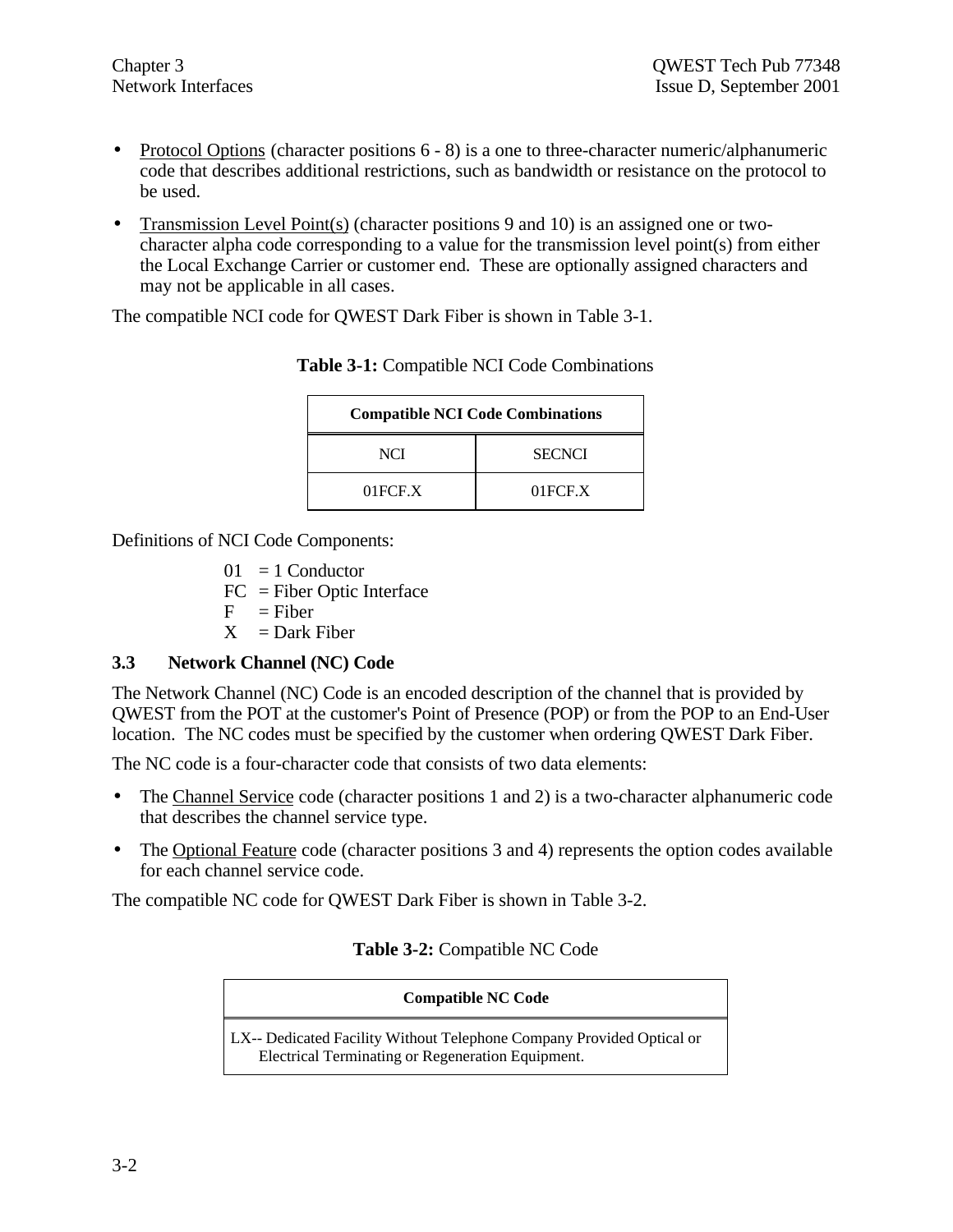



**Exhibit 3-1:** Network Interface - Multi-Tenant Building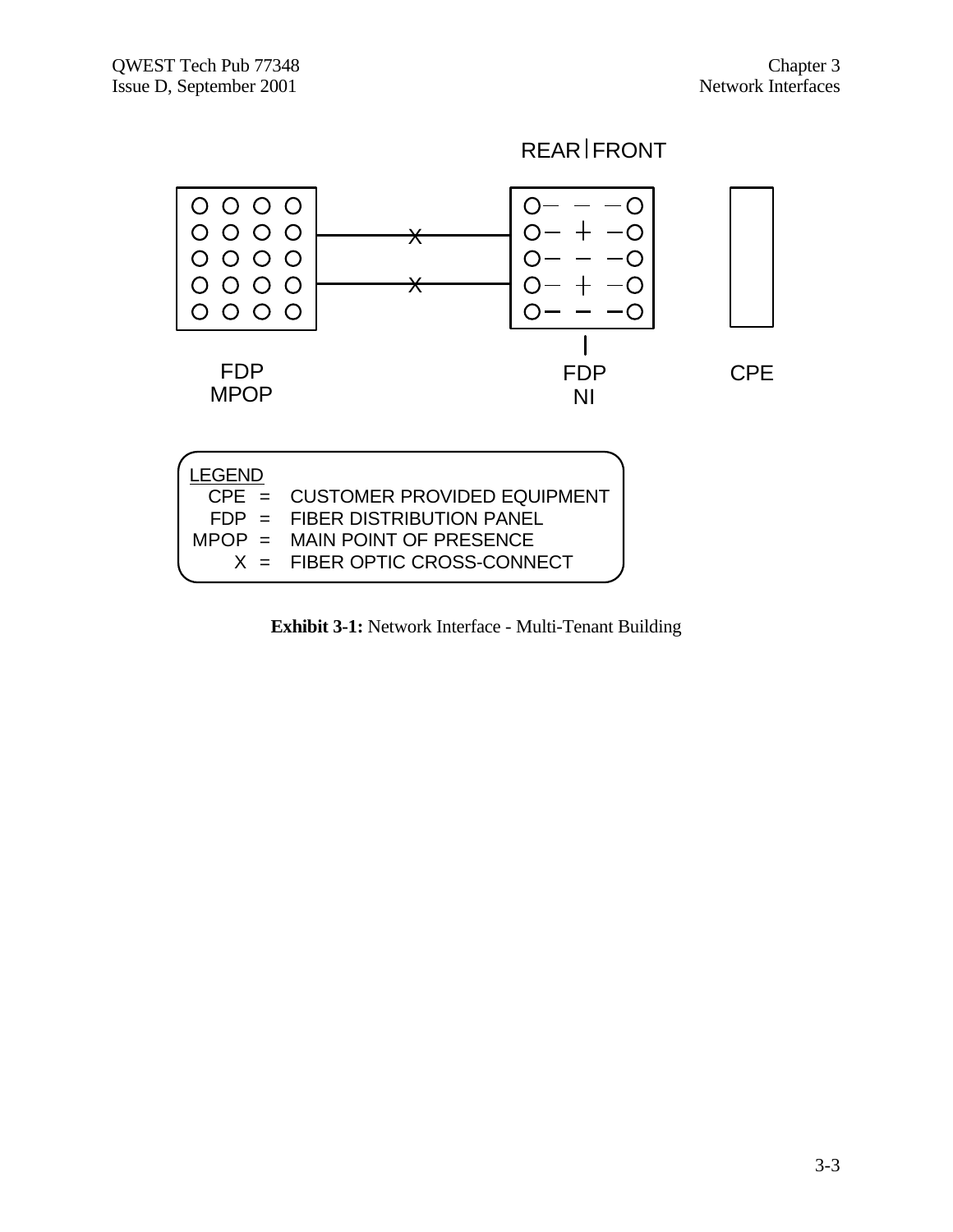

| LEGEND |                                     |
|--------|-------------------------------------|
|        | $CPE = CUSTOMER PROVIDED EQUIPMENT$ |
|        | $FDP = FIBER DISTRIBUTION PANEL$    |
|        | $MPOP = MAIN POINT OF PRESENCE$     |
|        |                                     |

**Exhibit 3-2:** Network Interface - Single Tenant Building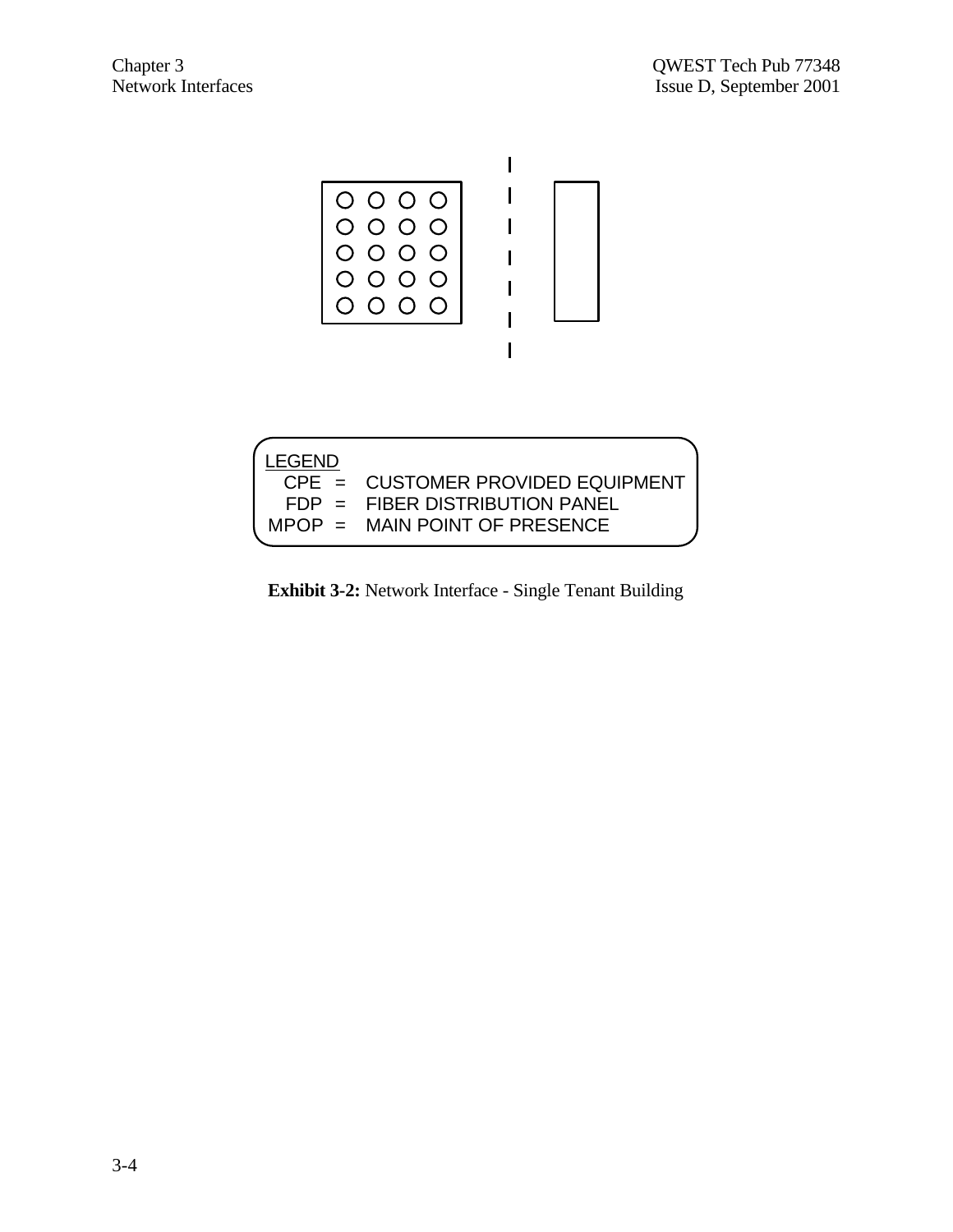| 4. |  |  |
|----|--|--|
|    |  |  |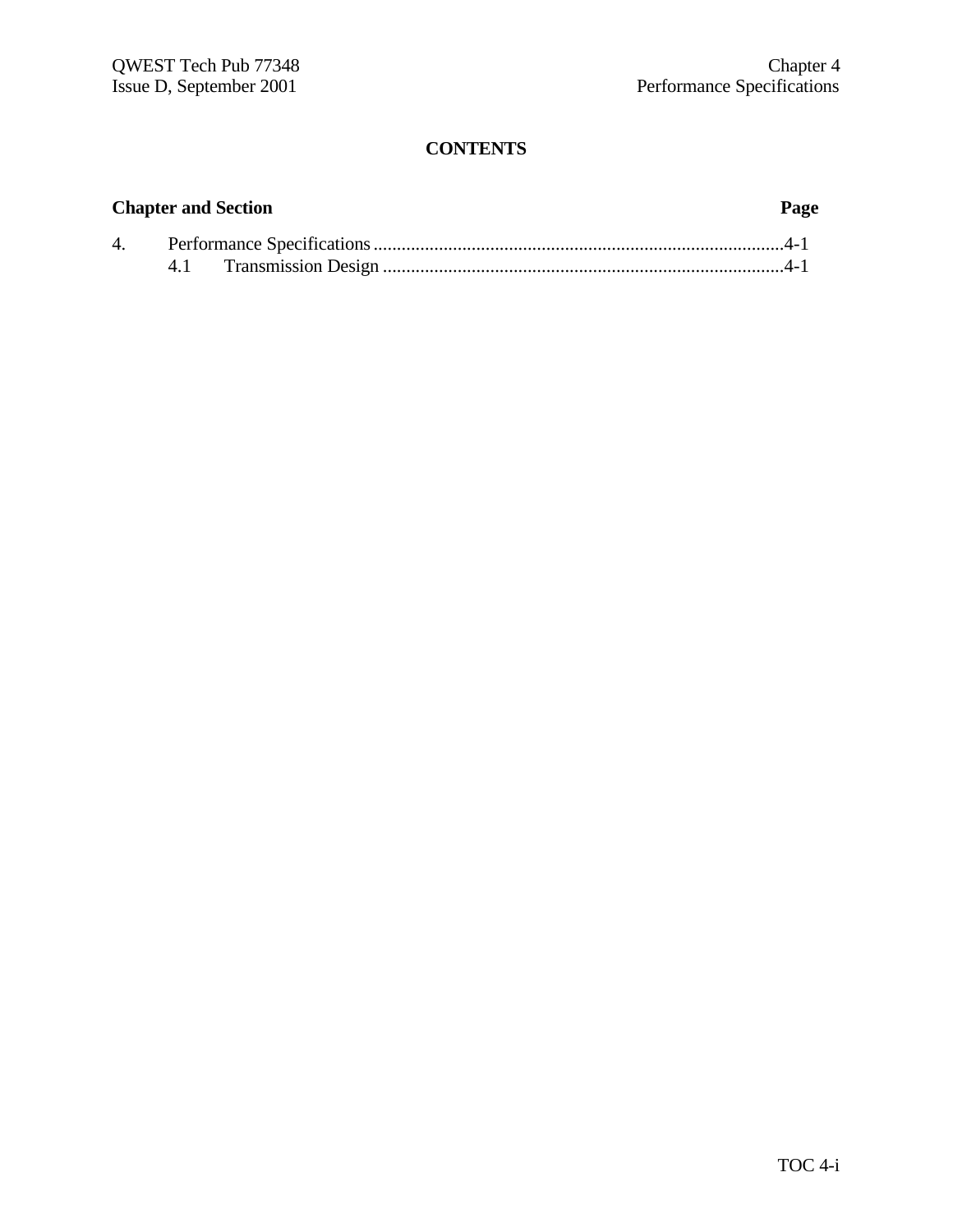### **4. Performance Specifications**

#### **4.1 Transmission Design**

QWEST will provide the customer a copy of the Dark Fiber transmission design.

QWEST will provide the customer a copy of the acceptance test results prior to the service date. On Single Mode Dark Fibers, these measurements will include end-to-end attenuation measurements in both directions of transmission at the 1310 nm. and 1550 nm. wavelengths. On Multi-mode Dark Fibers, the measurements will include end-to-end attenuation measurements in both directions of transmission at the 850 nm. and 1300 nm. wavelengths.

If the transmission performance of the Dark Fibers falls below the transmission design parameters, QWEST will restore the fibers to meet the parameters of the transmission design.

In order for QWEST to perform tests or repair functions on the Dark Fibers after they have been turned over to the customer, the customer must transfer any service carried over the fibers to spare facilities and release the fibers to QWEST.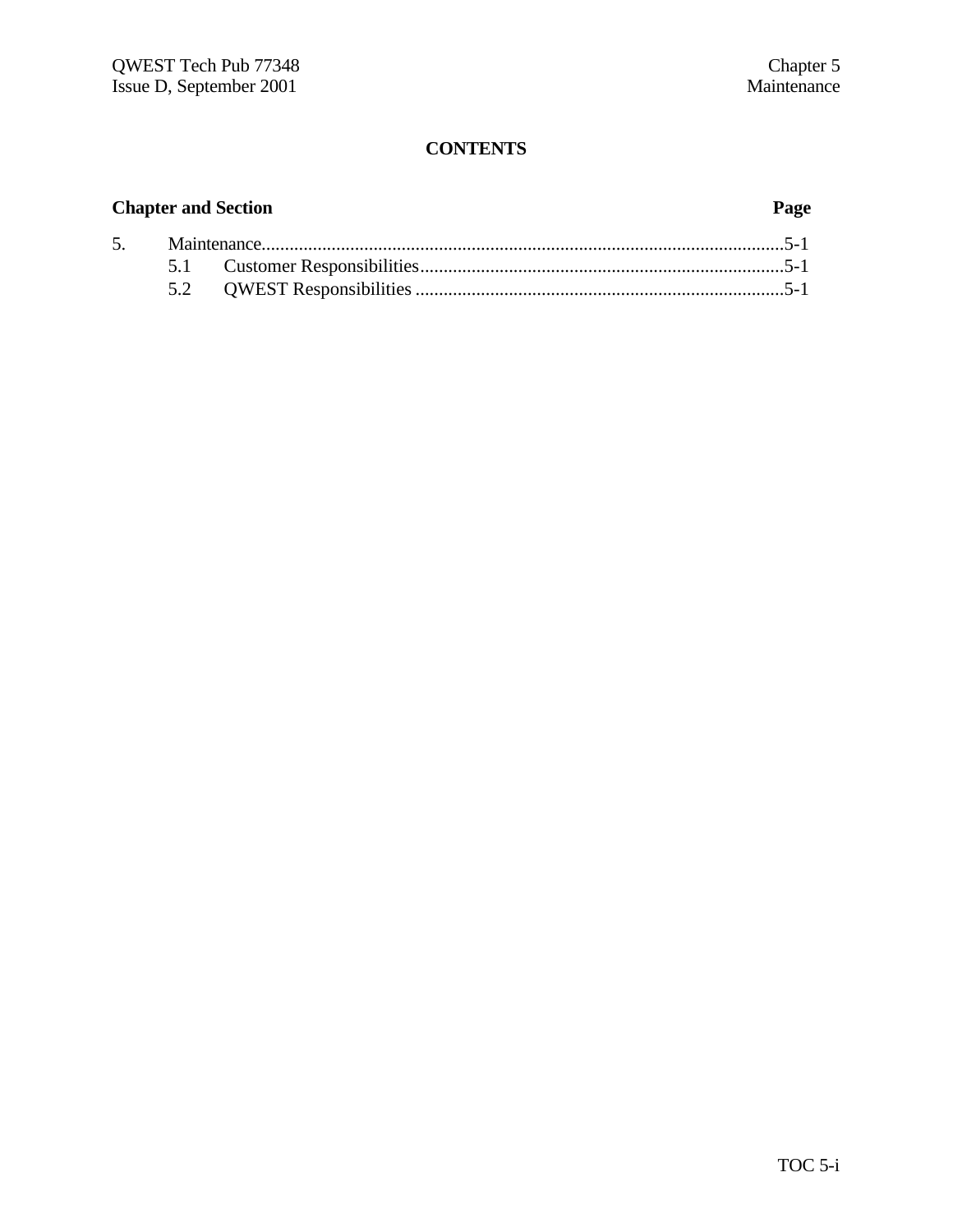#### **5. Maintenance**

#### **5.1 Customer Responsibilities**

The customer is responsible for all equipment and cable on the customer side of the Network Interface at their location.

The customer or their responsible agent must sectionalize the trouble and verify that the trouble is not in the customer owned equipment or cable, before calling the QWEST Customer Service Center.

If the trouble is isolated to the customer owned equipment or cable, the customer is responsible for clearing the trouble and restoring the service to normal.

Joint testing between the customer location and a QWEST Central Office may sometimes be necessary to isolate the trouble.

#### **5.2 QWEST Responsibilities**

QWEST is responsible for maintaining the transmission facility between the Network Interface at each customer location.

QWEST will furnish the customer a trouble reporting telephone number.

QWEST will commit to a maximum restoral time of four hours in the event of a service degradation below the level of the transmission design. If the trouble is caused by a cable failure, QWEST will make every attempt to restore the cable within eight hours. The possibility may exist that environmental or safety hazards may extend the restoral time beyond eight hours.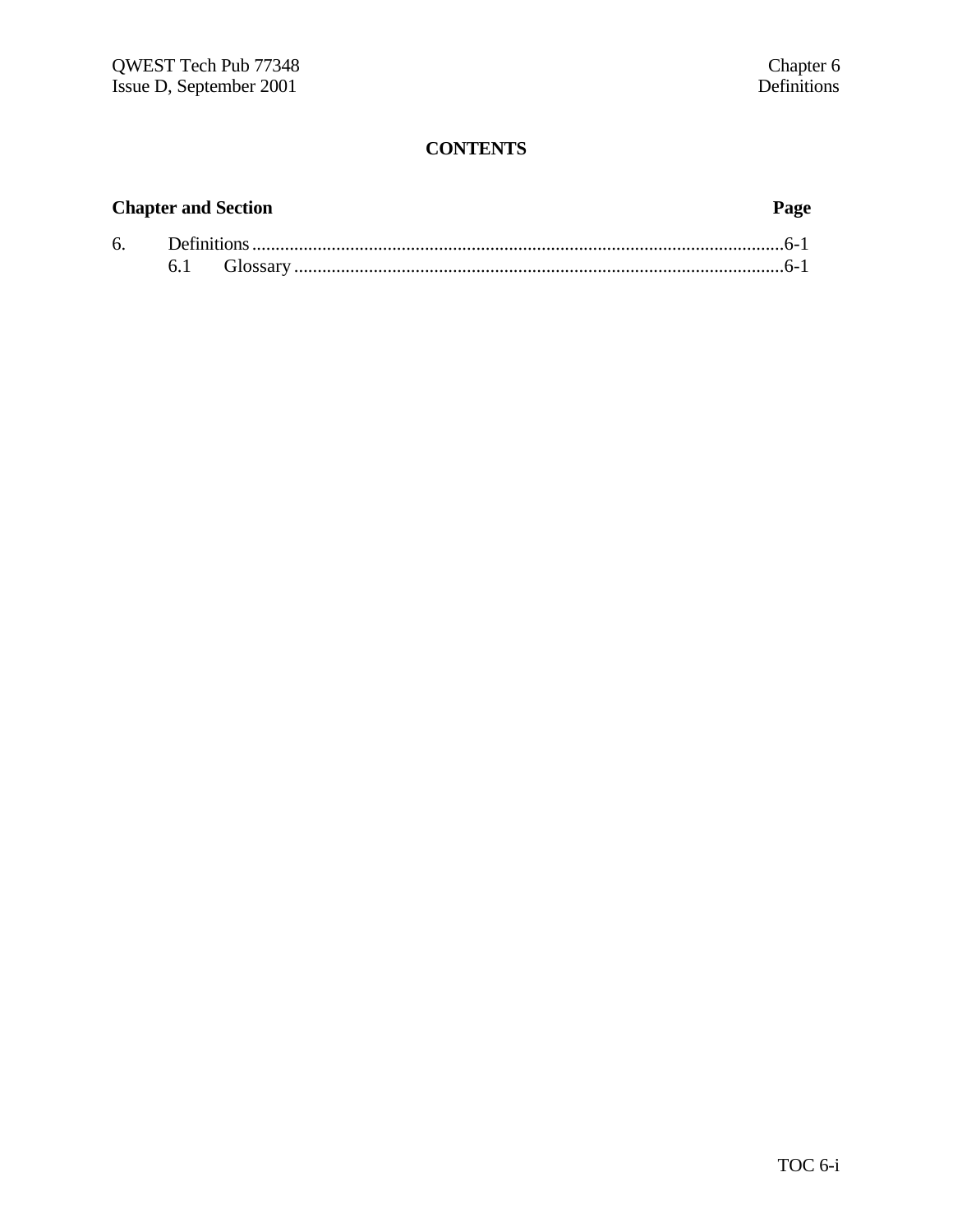#### **6. Definitions**

#### **6.1 Glossary**

#### **Fiber Distribution Panel**

A device employing fiber optic connectors used to terminate fiber optic cable. The connectors are necessary in order to connect the cable to the customer's equipment and to provide test access to the cable. In large installations this is also called a Fiber Distribution Frame.

#### **Link Loss**

The total amount of attenuation measured in decibels found within a regenerator section. Causes of attenuation are Fiber Optic Cable, Splices, Connectors, Splitters, and Wave Division Multiplex devices. The Link Loss Budget must not exceed the gain of a fiber optic transmission system.

#### **Multi-Mode Fiber**

A type of optical fiber that supports more than one mode of light propagation.

#### **Single Mode Fiber**

An optical fiber that supports only one mode of light propagation above the cutoff wavelength.

#### **System Gain**

The numerical difference in the transmit optical power and the receive optical power in a fiber optic transmission system.